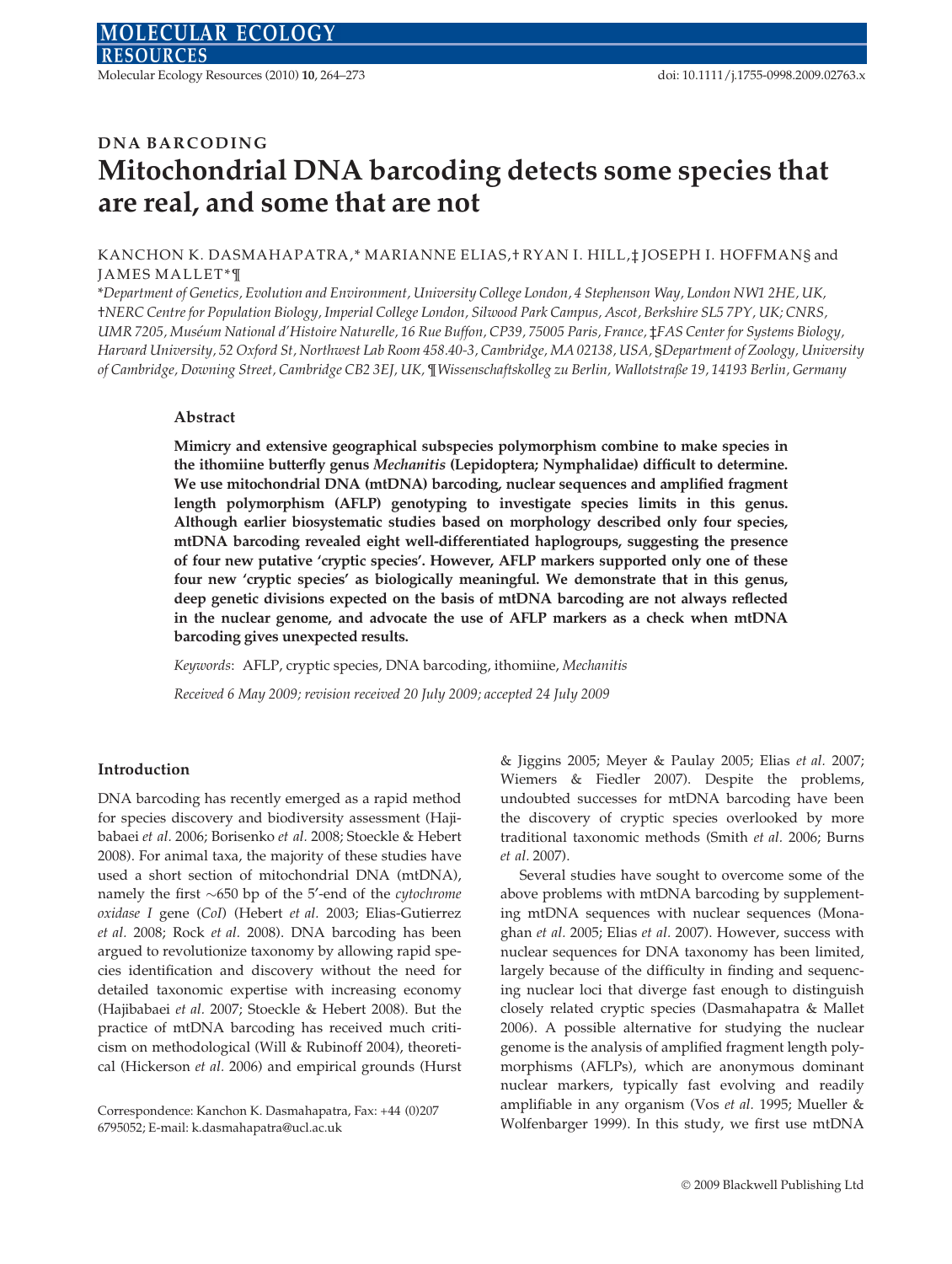sequences to test species limits and affiliations in the difficult ithomiine butterfly genus Mechanitis (Lepidoptera; Nymphalidae), and then further investigate these results by utilizing both nuclear gene sequences and AFLP markers.

Four Mechanitis species have been described. These species are all abundant locally as well as widely distributed in the neotropics (Brown 1977). Like most other ithomiines, all Mechanitis species show multiple geographical subspecies variation and typically have orange, brown, yellow and black wing colouration (Brown 1979; Lamas 2004). The many geographical forms of Mechanitis, involved in Müllerian mimicry with various members of the  $\sim\!\!360$  species of Ithomiinae as well as with Heliconius, had led to an extremely problematic species-level taxonomy. However, careful biosystematic studies in the 1970s gave rise to a reasonably stable classification, based on morphology, distribution, hybrid zones and ecology (Brown 1977), that is still generally accepted (Lamas 2004). In this study, we investigate the four putative species comprising this genus.

#### Materials and methods

A number of subspecies have been described for all the four species of Mechanitis (Brown 1977; Lamas 2004), some of which were studied in this work: Mechanitis mazaeus (Mechanitis m. deceptus, M. m. cf. phasianita, M. m. messenoides, M. m. pannifera, M. m. mazaeus), Mechanitis polymnia (M. p. proceriformis, M. p. casabranca, M. p. bolivarensis, M. p. eurydice), Mechanitis lysimnia (M. l. roqueensis, M. l. lysimna, M. l. solaria) and Mechanitis menapis (M. m. mantineus). The first three species have wide distributions (Brown 1979), and our samples were collected from northern and central Peru (eastern San Martin and southern Loreto), Ecuador, northern Venezuela and the Atlantic coast of Brazil (Table 1). Mechanitis menapis has a narrower

distribution, replacing M. mazaeus west of the Andes (Brown 1979) and in Central America; our M. menapis specimens were obtained from western Ecuador. We sampled 121 specimens, mainly from Ecuador and Peru, together with five each from Venezuela and eastern Brazil for comparison (Table 1). Details of sampling locations are provided in the Supplementary Material (Table S1).

DNA was extracted from legs and thoraces using QIAamp DNA Micro and DNeasy Blood and Tissue Kits (QIAGEN). Approximately 640 bp of mtDNA comprising the 5'-end of CoI, the 'barcoding region', was amplified and sequenced in all specimens. To examine the effect of using more extensive mtDNA sequence data, a further  $\sim$ 1500 bp, comprising the remaining 3'-portion of CoI, the tRNA-leu gene, and the 5'-end of CoII, was also sequenced from 71 specimens representing all the four species. To examine whether the patterns revealed by mtDNA were reflected in the nuclear genome, sequences were also obtained from three nuclear loci: Tektin (715 bp, 58 sequences), Rpl5 (720 bp, 68 sequences) and Tpi (1150 bp, 73 sequences) (Mallarino et al. 2005; Whinnett et al. 2005a). For Rpl5 and Tpi, these sequences included representatives of all the four species, but for Tektin, no sequences were obtained for M. menapis. Indels in the intronic regions of Rpl5 and Tpi sometimes resulted in the amplification of alleles with different sizes from a single individual. Unless sequence quality was low, sequencing in both directions allowed indels to be readily identified, whereupon each allele was deconvoluted using the information from the double-peak signals following the indel (Flot et al. 2006). PCR primers and reaction conditions have been reported previously elsewhere (Whinnett et al. 2005a; Dasmahapatra et al. 2007; Elias et al. 2007); a detailed description is also provided in Table S2. Cycle sequencing was carried out using the Big Dye Terminator 3.1 Cycle Sequencing Kit (Applied Biosystems). All sequences obtained for this study

Table 1 Subspecies and numbers of specimens collected in different countries

|               | Mechanitis mazaeus           |                  | Mechanitis lysimnia |         | Mechanitis polymnia |         | Mechanitis menapis |   |
|---------------|------------------------------|------------------|---------------------|---------|---------------------|---------|--------------------|---|
|               | Subspecies                   | $\boldsymbol{n}$ | Subspecies          | $\it n$ | Subspecies          | $\it n$ | Subspecies         |   |
| Peru          | deceptus                     | 8                | roqueensis          | 8       | proceriformis       | 12      |                    |   |
|               | cf. phasianita               |                  |                     |         | eurydice            |         |                    |   |
|               | mazaeus                      | 11               |                     |         |                     |         |                    |   |
| Ecuador       | deceptus                     | 13               | roqueensis          | 7       | cf. proceriformis   | 8       | mantineus          | 3 |
|               | messenoides                  | 16               |                     |         |                     |         |                    |   |
|               | mazaeus                      | 12               |                     |         |                     |         |                    |   |
|               | $messenoides \times mazaeus$ | 4                |                     |         |                     |         |                    |   |
|               | $deceptus \times maxaeus$    |                  |                     |         |                     |         |                    |   |
| Venezuela     | pannifera                    | $\overline{2}$   | solaria             |         | bolivarensis        |         |                    |   |
| <b>Brazil</b> |                              |                  | lysimnia            | 2       | casabranca          | 3       |                    |   |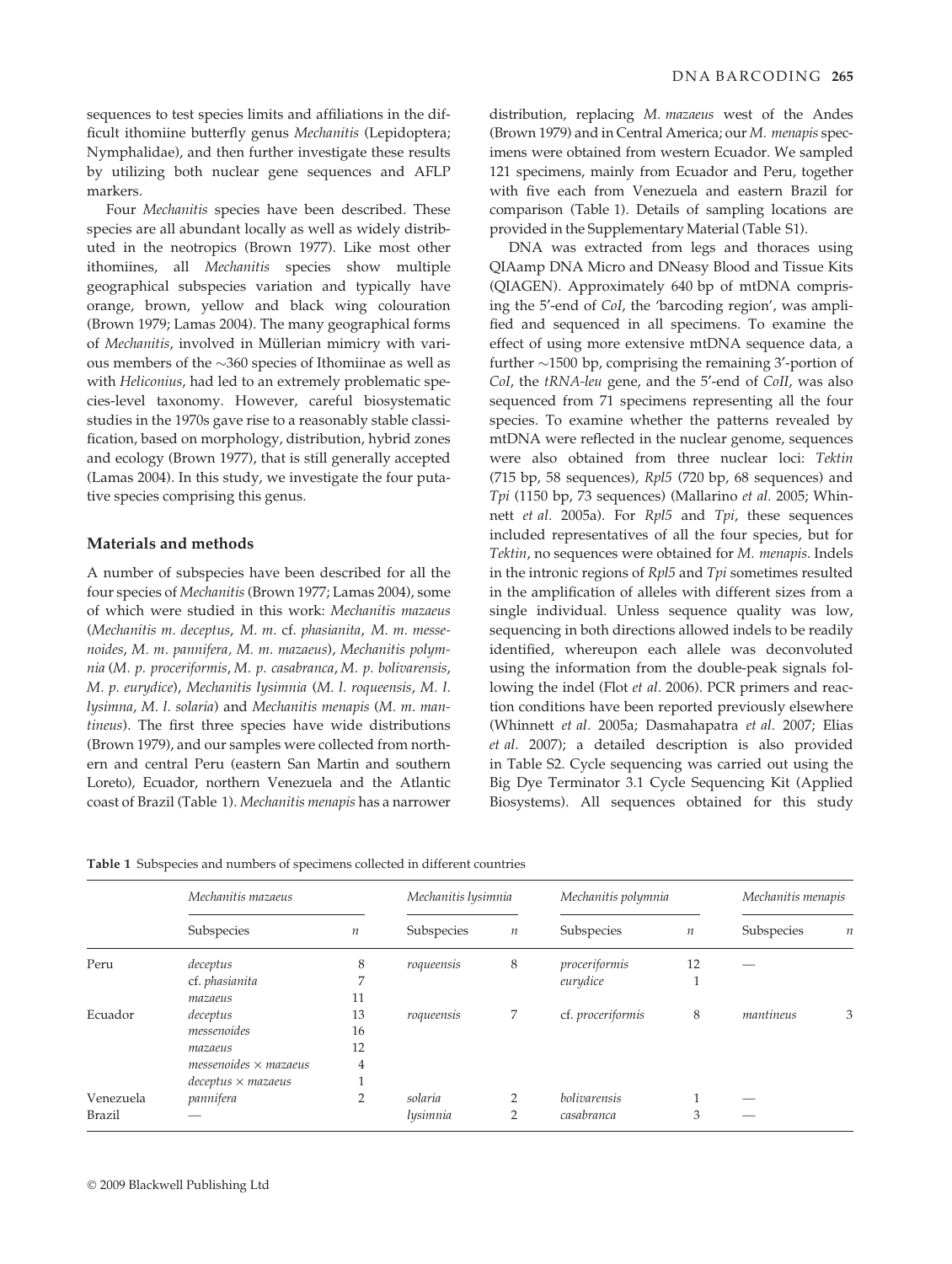

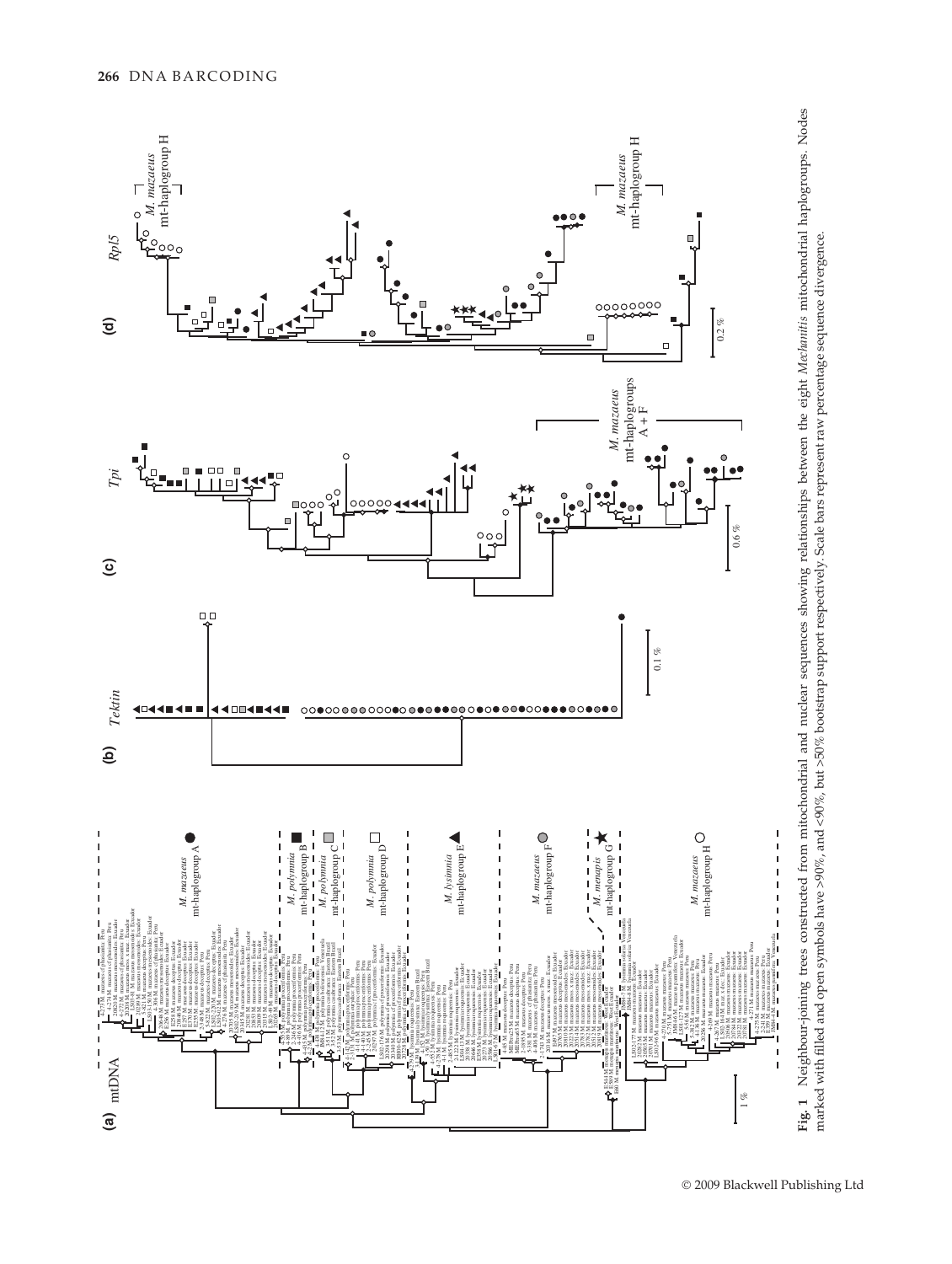have been deposited in GenBank (FJ445856–FJ446152, EU068843–EU068856, EU068966, EU068993–EU068900 and EU069070–EU069075).

Genetic divisions revealed by mitochondrial CoI may sometimes not be captured at autosomal nuclear loci. This could be because of the lack of coalescence within species given the  $\sim$ 4 $\times$  effective population size ( $N_{\rm e}$ ) of autosomal loci compared with cytoplasmic mtDNA, and also because typical exons readily sequenced across genera tend to evolve at slower rates than CoI. The Rpl5 and Tpi loci we used also span fast-evolving intronic regions. In addition, Tpi is a sex-linked locus having only  $\sim$ 3 $\times$   $N_{\rm e}$  compared withmitochondrial loci. To obtain even higher resolution nuclear data, we genotyped 84 specimens representing all the four species and all eight mtDNA haplogroups (Fig. 1a) using AFLP markers. The samples were genotyped using four AFLP primer combinations: TaqI-CGA + EcoRI-ACA; TaqI-CAG + EcoRI-AGC; TaqI-CAG + EcoRI-ATG; TaqI-CCA + EcoRI-ACA. AFLP primers and protocols used are described in Madden et al. (2004). AFLP profiles were visualized by autoradiography. Samples with aberrant AFLP profiles were discarded (Bonin et al. 2004) and to ensure reliability, the remaining AFLP genotypes were scored by eye; 108 putative loci were polymorphic and could be scored reliably.

For each of the four sequenced loci, bootstrapped neighbour-joining (NJ) trees based on raw sequence divergences were constructed using MEGA 4 (Tamura et al. 2007). Haplotype clusters within the mitochondrial tree were defined using a threshold of 1.5% between-cluster raw sequence divergence. The application of such a threshold is somewhat arbitrary (Meyer & Paulay 2005) and is further addressed in the Discussion. Pairwise  $F_{ST}$ (Weir & Cockerham 1984) among mtDNA haplogroups (see Results section) was calculated from AFLP genotypes with AFLP-SURV v1.0 (Vekemans 2002), using the approach of Lynch & Milligan (1994). The optimal number of genotypic clusters indicated by the AFLP genotypes was established with the Bayesian program Structure 2.2 (Pritchard et al. 2000), using standardized inference criteria (Evanno et al. 2005). Following a 100 000 step burn-in period, data were collected over 100 000 Markov chain Monte Carlo repetitions. Structure analysis was carried out on the data set, increasing K from 1 to 10. At each value of K, the analysis was repeated three times to check between-run consistency.

#### Results

Topologies of the mtDNA NJ trees based on the 636-bp CoI 'barcoding' region and the full 2000 bp are similar and show the same major mtDNA haplogroups. In Fig. 1a we show the former, as sequences are obtained from a larger number of specimens. Eight major nonoverlapping clusters or mtDNA haplogroups are detected on applying a threshold of 1.5% sequence divergence: three each within Mechanitis mazaeus (mt-haplogroups A, F and H) and Mechanitis polymnia (mt-haplogroups B, C and D), and one each corresponding to Mechanitis menapis (mt-haplogroup G) and Mechanitis lysimnia (mt-haplogroup E). Not included in these groups are the two specimens of M. lysimnia solaria from Venezuela that appear sister to the M. mazaeus mt-haplogroup H, rather than lying within main M. lysimnia clade; this exception is described further in the Discussion. There is also evidence for another deep division within mt-haplogroup E; however, as one of the clades contains only two specimens, this division may be a consequence of limited sampling.

Pairwise mtDNA distances and AFLP-based  $F_{ST}$ between the eight mt-haplogroups are shown in Table 2. The raw average pairwise mtDNA distance between mt-haplogroups is 2.7%, the largest being among M. mazaeus mt-haplogroups  $(≥3.5%)$  and the smallest between M. polymnia mt-haplogroups C and D (1.6%),

Table 2 Average raw percentage pairwise mtDNA distances between mtDNA haplogroups are shown above the diagonal. Intrahaplogroup mtDNA distances are presented along the diagonal. AFLP-based  $F_{ST}$  between mtDNA haplogroups are shown below the diagonal in italics

|                     | mt-haplogroup | Mechanitis<br>lysimnia | <i>Mechanitis</i><br>menapis<br>G | Mechanitis polymnia |      |      | Mechanitis mazaeus |      |     |
|---------------------|---------------|------------------------|-----------------------------------|---------------------|------|------|--------------------|------|-----|
| Species             |               | E                      |                                   | B                   | C    | D    | A                  | F    | H   |
| Mechanitis lysimnia | E             | 0.6                    | 2.3                               | 2.4                 | 2.3  | 2.0  | 2.8                | 2.8  | 3.1 |
| Mechanitis menapis  | G             | 0.41                   | 0.1                               | 2.5                 | 2.5  | 2.1  | 2.9                | 2.1  | 2.6 |
| Mechanitis polymnia | B             | 0.19                   | 0.53                              | 0.2                 | 2.3  | 2.2  | 2.8                | 3.0  | 3.3 |
|                     | C             | 0.27                   | 0.54                              | 0.03                | 0.2  | 1.6  | 2.7                | 3.3  | 3.3 |
|                     | D             | 0.24                   | 0.55                              | 0.03                | 0.00 | 0.2  | 2.7                | 2.9  | 3.2 |
| Mechanitis mazaeus  | A             | 0.41                   | 0.47                              | 0.49                | 0.49 | 0.50 | 0.6                | 3.6  | 4.1 |
|                     | F             | 0.39                   | 0.42                              | 0.47                | 0.47 | 0.48 | 0.00               | 0.4  | 3.5 |
|                     | H             | 0.22                   | 0.48                              | 0.31                | 0.33 | 0.29 | 0.43               | 0.40 | 0.5 |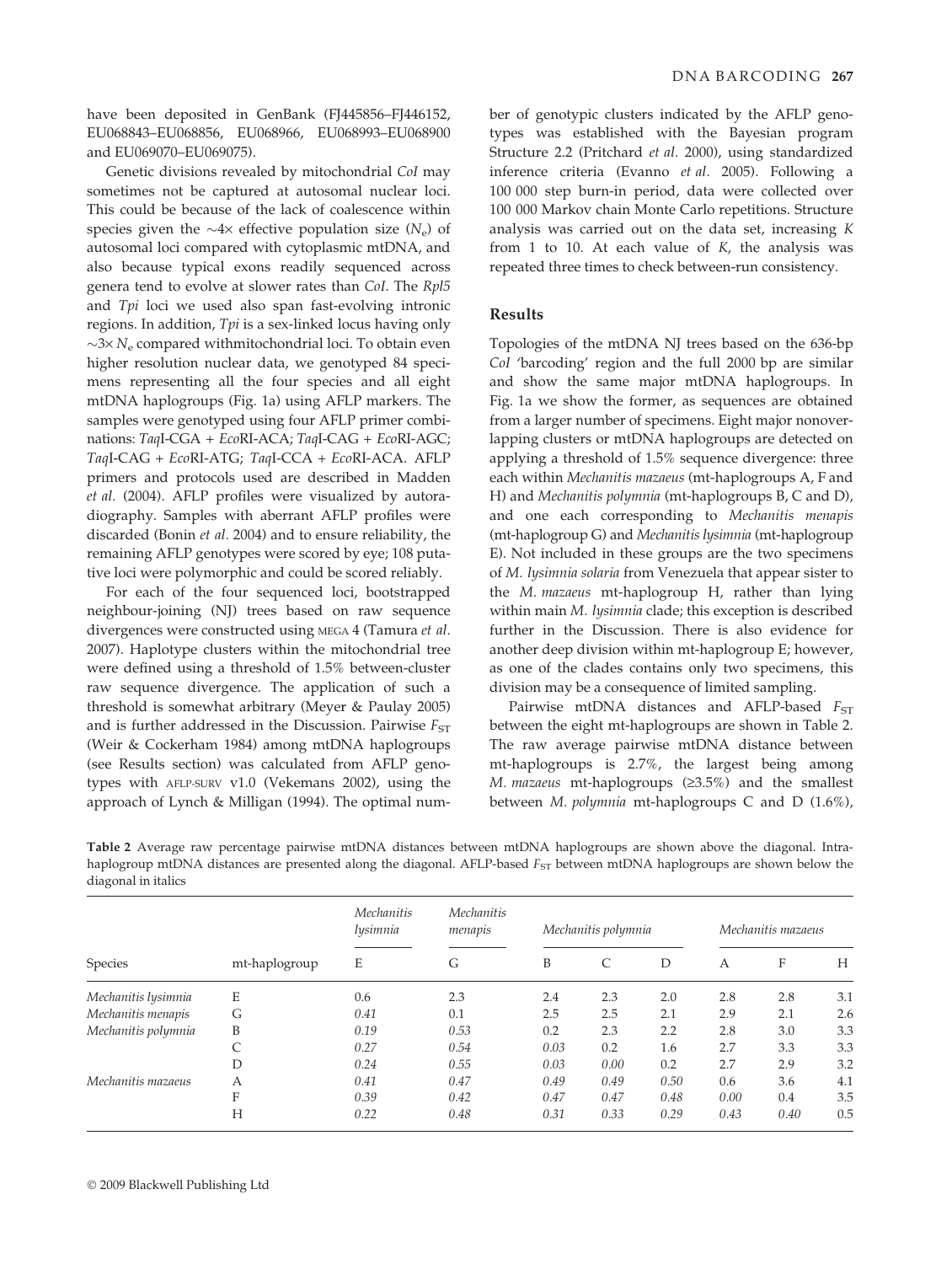

Fig. 2 Structure analysis of AFLP genotypes. (a) Log likelihood of data as a function of K, the number of clusters. Likelihoods from each of the three replicate runs at each K are indistinguishable and the average likelihood is shown. Highest likelihood is achieved with four clusters, although eight mt-haplogroups are present. Structure results for (b) the optimal number of genotypic clusters,  $K = 4$ , and (c) the number of mt-haplogroups,  $K = 8$ . Each of the 85 individuals is represented by a vertical bar broken into K shaded segments. The proportion of each colour in the bar indicates the posterior mean probability of ancestry from each genetic cluster. (b) and (c) are virtually identical, indicating the absence of any significant additional genetic structure for more than four clusters. Wing patterns shown are typical of Mechanitis lysimnia roqueensis, Mechanitis menapis mantineus, Mechanitis mazaeus deceptus, Mechanitis mazaeus mazaeus and Mechanitis polymnia proceriformis.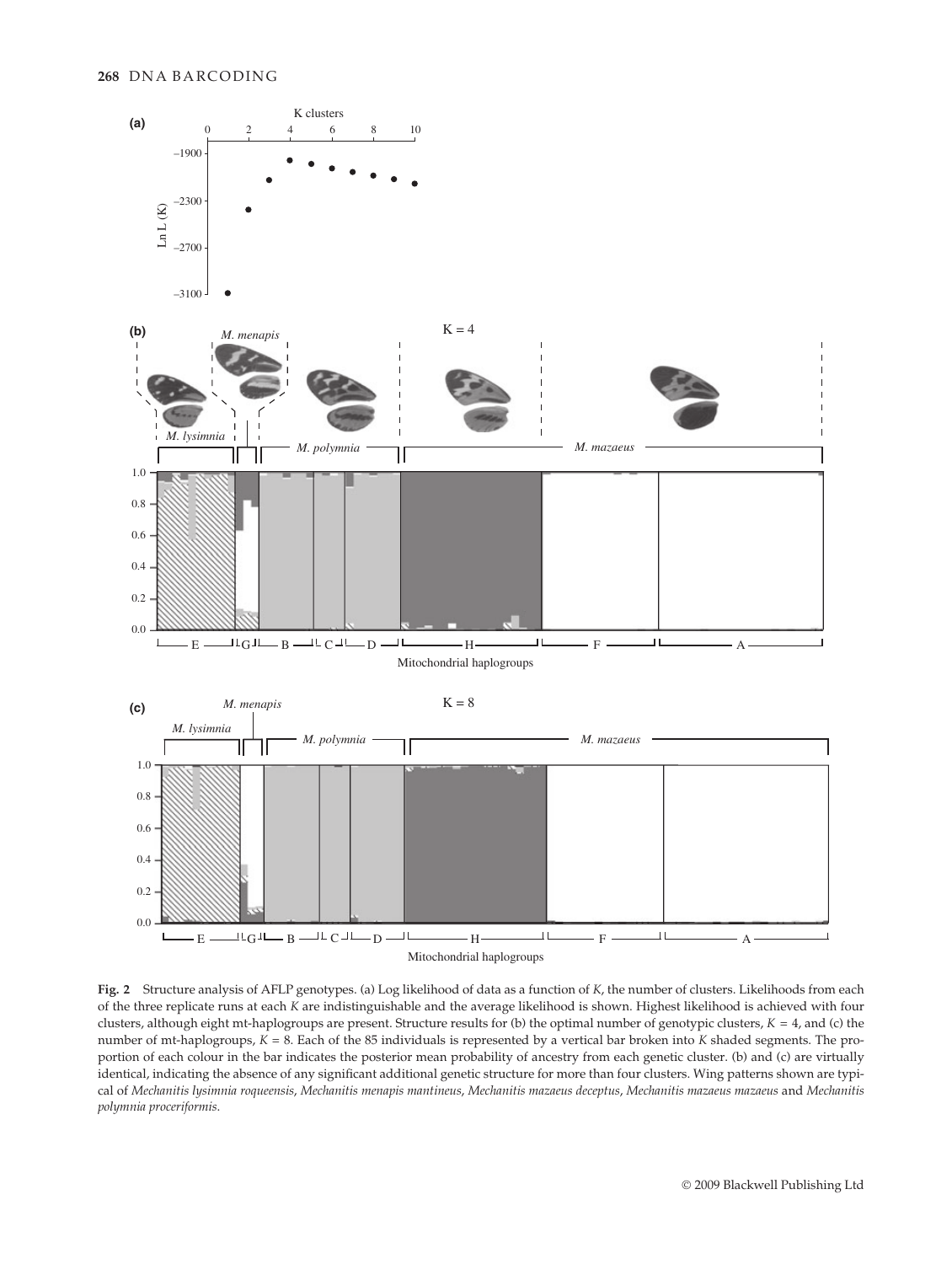with all other distances being  $\geq 2.0\%$ . The average intra-haplogroup variation is, in contrast, only 0.3%. AFLP-based  $F_{ST}$  between the three M. polymnia mt-haplogroups and that between M. mazaeus mt-haplogroups A and F are low (£0.03). In contrast, all other between-mt-haplogroup  $F_{ST}$ -values are >0.19.

Hardly any genetic variation was present among Tektin sequences. The only clear pattern observable is the single shared Tektin haplotype in M. lysimnia and M. polymnia, suggesting a sister relationship (Fig. 1b). In contrast, high levels of polymorphism are present at both Tpi and Rpl5 (Fig. 1c, d). Neither gene shows distinctions among M. polymnia mt-haplogroups B, C and D. In the Rpl5 genealogy, there is some support for separate evolution of M. mazaeus mt-haplogroups H from A and F. Similarly, a monophyletic M. mazaeus clade consisting of mt-haplogroups A and F, which is distinct from M. mazaeus mt-haplogroup H, is also supported in the Tpi genealogy, as is a separate clade corresponding to M. menapis. Overall, the nuclear gene genealogies suggest widespread paraphyly of recognized species and mt-haplogroups.

Between-run consistency was high in the Structure analysis of AFLP genotypes: replicate runs at each K-value yielded virtually identical likelihoods. Figure 2(a) shows the average likelihood from these replicates. The optimal number of groups was four (Fig. 2a, b): two within M. mazaeus, and one each matching M. lysimnia and M. polymnia. Of the two M. mazaeus AFLP clusters, one corresponds exactly to mt-haplogroup H (M. mazaeus mazaeus); whereas the other mazaeus cluster is a mixture of mt-haplogroups A and F (M. mazaeus deceptus, M. mazaeus cf. phasianita and M. mazaeus messenoides), with no evidence of subdivision between them. The M. lysimnia and M. polymnia AFLP clusters correspond perfectly with morphology-based species designations, except that one specimen identified using morphology as M. lysimnia shows genotypic evidence of being a hybrid between the two; and there is no evidence for subdivision of M. polymnia along mt-haplogroup lines. There is no single AFLP genotypic cluster associated with M. menapis; instead, it appears to share genotypes largely with  $M.$  mazaeus mt-haplogroups  $A + F$ , and to a lesser extent with M. mazaeus mt-haplogroup H and M. lysimnia. Increasing the number of clusters to eight, the total number of mt-haplogroups did not alter the pattern and Fig. 2b ( $K = 4$ ) is virtually identical to Fig. 2c ( $K = 8$ ), with the four additional clusters making negligible contributions. Additionally, as Structure may be unable to resolve subdivisions among very closely related groups when the data set includes more divergent groups, separate Structure analyses were also carried out on two restricted data sets consisting of only M. polymnia individuals ( $n = 18$ ), and only M. mazaeus individuals from mt-haplogroups A and F ( $n = 36$ ). Structure was unable to recover any subdivisions within either of these two restricted data sets. This is further evidence for the lack of nuclear divisions corresponding to mt-haplogroups within M. polymnia and M. mazaeus (mt-haplogroups A and F).

### Discussion

Mitochondrial DNA barcoding of the four species in the genus Mechanitis revealed deep genetic divisions corresponding to eight mt-haplogroups (Fig. 1a). One mt-haplogroup each corresponded to Mechanitis lysimnia and Mechanitis menapis. However, three mt-haplogroups were present within each of Mechanitis mazaeus and Mechanitis polymnia, suggesting the existence of four putative cryptic species in addition to the four species already recognized in morphological and biosystematic work. In contrast, whereas our nuclear sequence data give little resolution, our AFLP data strongly indicate the existence of only four genetic clusters: two within M. mazaeus and one each corresponding to M. lysimnia and M. polymnia (Fig. 2b). Thus, we obtain disparate results using mitochondrial and nuclear markers.

Mitochondrial DNA barcoding relies on intraspecific genetic variation being much less than interspecific genetic variation. When this condition is met, a 'barcoding gap' exists (Meyer & Paulay 2005), and clusters corresponding to genetically more homogenous entities can be discerned. Based on such cases, some proponents of mtDNA barcoding have advocated the use of a threshold of sequence divergence above which genetic clusters may be considered species (Hebert et al. 2004). Subsequent careful studies have demonstrated the lack of a barcoding gap in a number of taxa when sampling of species, populations and individuals within the study group is thorough (Meyer & Paulay 2005; Burns et al. 2007; Elias et al. 2007; Wiemers & Fiedler 2007). In the case of Mechanitis, we have sampled all four described species in the genus. Although we have not included all of the many geographical subspecies of these species, we have used specimens collected across a wide geographical area representing opposite ends of the species' geographical distribution in South America. With our current sampling, mitochondrial data show eight major genetic clusters or haplogroups, clearly separated from one another by a large average genetic distance of 2.8%. We found no overlap between intra- and intercluster genetic variation.

Only four of the eight mtDNA divisions are reflected in the nuclear genome. Evidence from nuclear sequence information is weak, probably a result of incomplete lineage sorting because of recency of origin coupled with large effective population sizes within these very widespread and common species. However, even multilocus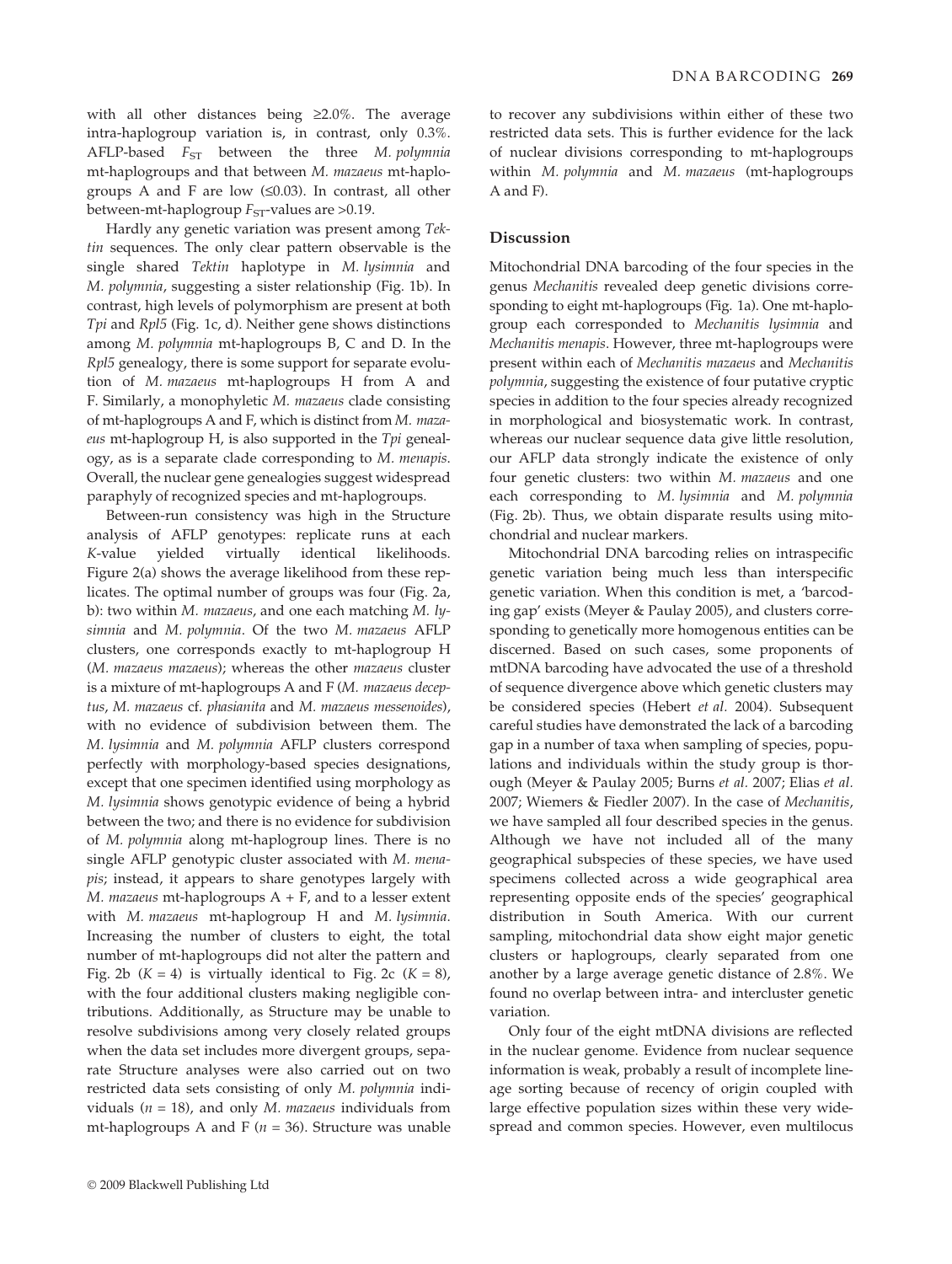AFLP genotyping fails to detect groups corresponding to three of the four novel mt-haplogroups. Although M. menapis seems well-separated by mt-haplogroup (Fig. 1a), the M. menapis samples do not form their own AFLP genotypic cluster, instead they appear to share most alleles with the two allopatric M. mazaeus clusters (Fig. 2b). However, no such patterns are associated with any of the three M. polymnia mt-haplogroups or the M. mazaeus mt-haplogroups A and F.

Using thresholds to define mitochondrial haplogroups is somewhat arbitrary and changing the threshold clearly impacts the number of mt-haplogroups detected (Meyer & Paulay 2005). For instance, raising the threshold to 2% results in the merger of M. polymnia mt-haplogroups C and D, while all other haplogroups remain unchanged. Similarly, reducing the threshold to 1% results in the splitting of *M. lysimnia* mt-haplogroup E into two. Regardless of the method selected to define the mt-haplogroups, evidently we have a situation where not all deep mitochondrial divisions are reflected in the nuclear genome.

Two possibilities might explain the mismatch between mt-haplogroups and AFLP genotypic clusters. First, that some of the mt-haplogroups are not 'real species', which we take to mean taxa that can maintain multilocus genetic, ecological, behavioural and/or morphological differences in sympatry. Second, the AFLP markers may not be sensitive enough to detect small differences between real but closely related species detected by mtDNA barcoding. Several lines of evidence strongly indicate that the former is more likely. Detailed examination of the wing patterns of the specimens in the three M. polymnia mt-haplogroups as well as M. mazaeus mt-haplogroups A and F failed to reveal any correlation between wing patterning and mt-haplogroup. In contrast, every AFLP genetic cluster detected by STRUC-TURE is correlated with wing phenotype (Fig. 2b; discussed below). This suggests that whereas the AFLP clusters are biologically relevant, some of the mitochondrial divisions are not. AFLP markers provide a nuclear, multilocus, genome-wide picture of genetic divergence and as they sample noncoding variation, they have relatively rapid rates of evolution. This sensitivity is routinely exploited to reveal population genetic patterns within single species (Takami et al. 2004; Baus et al. 2005; Chaput-Bardy et al. 2008). The sensitivity of AFLP markers for detecting small genetic differences relative to mtDNA is also demonstrated by results from a parallel study on butterfly species within the ithomiine genus Melinaea. In this genus, there are at least six clearly distinguishable morphological species (Melinaea satevis, Melinaea menophilus, Melinaea marsaeus, Melinaea idae, Melinaea mneme and Melinaea isocomma) which cannot be detected using mtDNA barcoding (Whinnett et al. 2005b; Elias

et al. 2007; Dasmahapatra et al. in prep.). Yet, where mtDNA barcoding failed to detect distinct groups, the same AFLP primer combinations used in this study were able to confirm morphology-based species divisions (Dasmahapatra et al. in prep.). In contrast to the genomewide picture obtained from AFLP markers, mtDNA reflects evolution only of a single, nonrecombining, maternally inherited mitochondrial genome, which can be affected by factors such as the vagaries of coalescence, interspecific hybridization and effects of selection, such as via maternally transmitted endosymbionts like Wolbachia (Hurst & Jiggins 2005). As such, genome-wide genetic clustering revealed by multiple AFLP markers is likely to be more generally useful for the discovery of 'real species' than mtDNA barcoding.

Previous detailed morphological and biosystematic work (Brown 1977; Lamas 2004) recognized four species within Mechanitis (M. lysimnia, M. polymnia, M. mazaeus and M. menapis), each with multiple geographical subspecies. The nuclear data reported in this study strongly support monophyletic M. lysimnia and M. polymnia clades. However, mitochondrial paraphyly of M. lysimnia is suggested by two mtDNA sequences of Venezuelan M. lysimnia solaria (Fig. 1a). Unfortunately, it was not possible to genotype these specimens using AFLPs as the DNA was obtained from old dried specimens and was degraded. This split within M. lysimnia may be correlated with chromosome numbers (Brown et al. 2004), and a group of M. lysimnia subspecies, including M. l. solaria, might represent a separate species from M. lysimnia sensu stricto. Future investigation of phylogenetic relationships within Mechanitis should focus on this apparent division within M. lysimnia.

Mechanitis mazaeus also exhibited mitochondrial paraphyly, and two genotypic clusters are supported by nuclear data, one comprising mt-haplogroup H and the other combining mt-haplogroups A and F. M. mazaeus mt-haplogroups A and F correspond to melanic forms (Fig. 2b) currently considered to represent subspecies Mechanitis mazaeus messenoides (Colombia south to Ecuador) and deceptus (Ecuador southwards), both of which are generally found at mid elevations on the eastern slopes of the Andes. They are mimetic of melanic sympatric subspecies and races of Melinaea marsaeus, Melinaea isocomma, Heliconius numata and other species (Brown 1977, 1979). Although there is some evidence for intermediate colour patterns (Brown 1977) and Table S1, most specimens in M. mazaeus mt-haplogroup H correspond to paler lowland M. mazaeus (sensu stricto) (Fig. 2b) involved in mimicking the generalized lowland ithomiine and heliconiine tiger patterns. In addition to this differentiation in adult colour pattern, detailed analysis of larval morphology and adult host plant choice also indicate differences between the two M. mazaeus nuclear genotypic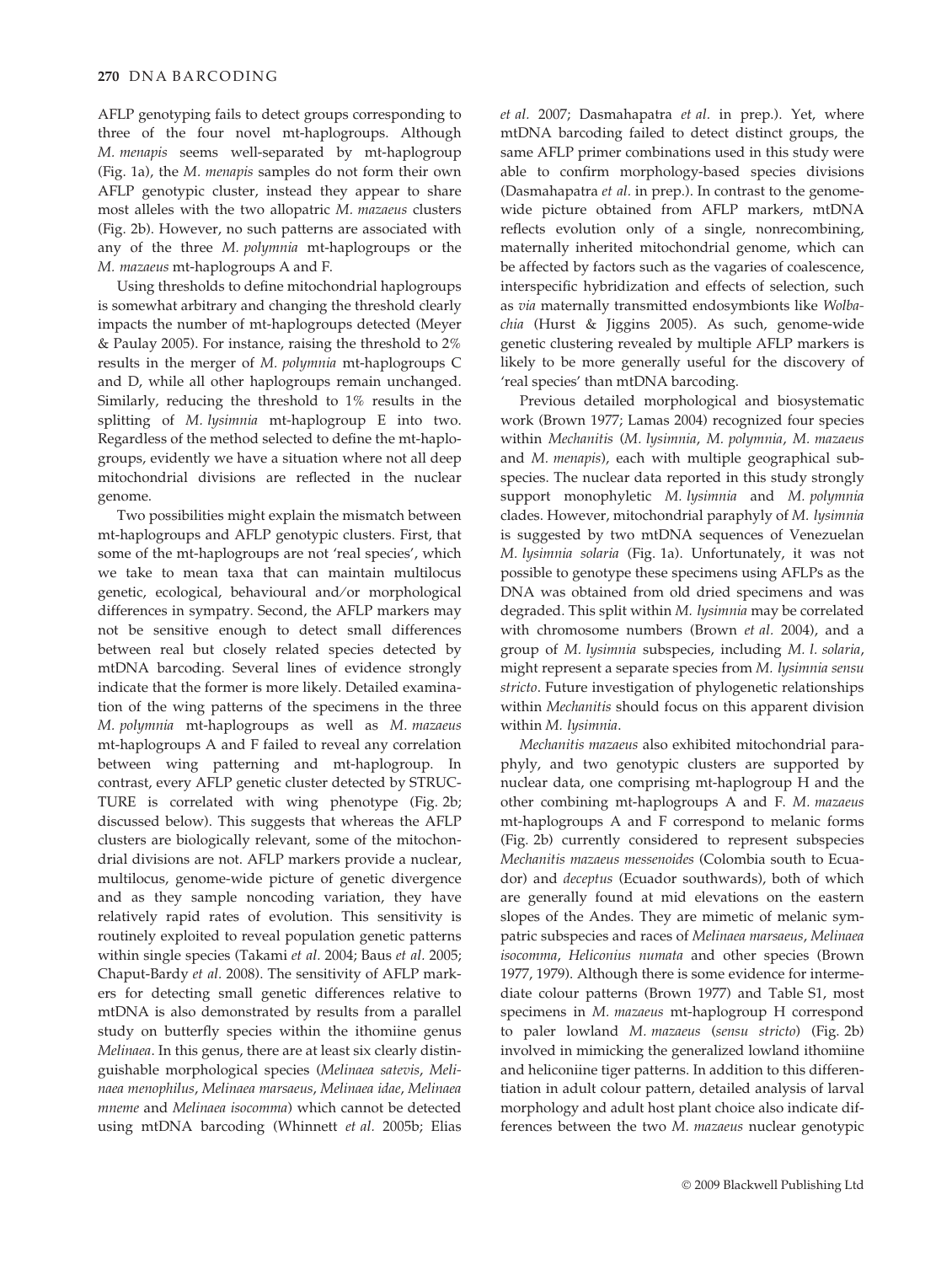clusters, and a lack of differentiation between M. mazaeus mt-haplogroups A and F (Hill et al. in prep.).

We conclude that forms allied with M. mazaeus messenoides and those allied with M. mazaeus mazaeus are best considered separate species, as their distributions overlap extensively in the Eastern foothills of the Andes (Brown 1977) with little evidence of hybridization from AFLP loci. Therefore, M. mazaeus mt-haplogroups A and F should probably now regain species-level designation as M. messenoides (including M. messenoides messenoides C. & R. Felder 1865, M. messenoides cf. phasianita Haensch 1905 and M. messenoides deceptus Butler 1873). The nuclear evidence points to the fourth species, M. menapis, being a trans-Andean form close to M. mazaeus and M. messenoides, as it shares genotypes with both cis-Andean M. mazaeus forms described above. M. menapis is not sympatric with M. mazaeus, and instead replaces it west of the Andes and in Central America.

The deep splits at mtDNA within M. polymnia are difficult to explain. There is some evidence that these splits may correspond to geographical areas: M. polymnia mt-haplogroups B and C are absent from sites sampled within Ecuador, mt-haplogroup B is found only in Peruvian samples and mt-haplogroup C is dominated in samples from outside Peru and Ecuador (Fig. 1). However, any such patterns are weak as all three mt-haplogroups are found within a small area of Peru. The absence of these haplogroups elsewhere may result from limited sampling outside Peru and Ecuador.

Morphologically based biosystematic work (Brown 1977) has shown itself to be more useful in this genus than mtDNA barcoding. Brown (1977) and Lamas (2004) accepted four species on the basis of morphology, a result largely upheld by our multilocus nuclear analysis. The only major discrepancy is that intermediate colour patterns in Ecuador (Table 1) apparently indicating hybridization between upland M. mazaeus deceptus⁄ messenoides and lowland mazaeus (sensu stricto) led Brown (1977) to lump the highland melanic forms incorrectly as subspecies of mazaeus. In comparison, mtDNA barcoding reveals eight nonoverlapping monophyletic mt-haplogroups within Mechanitis, three of which are not detected in our nuclear analysis, suggesting that they do not correspond to 'real species'. Mitochondrial DNA barcoding provides a very sensitive technique to find new taxa, but a downside is that such taxa may have no basis in biological reality.

Focussing on the butterfly genus Mechanitis, we have used nuclear sequences and sensitive AFLP genotyping to demonstrate how deep genetic divisions in mtDNA are not always reflected by corresponding divisions in the nuclear genome. Such cryptic barcoding clusters may instead represent locally divergent populations that

have undergone a bottleneck, or represent retained diversity due to large genetically effective population sizes, rather than having speciated in the normal sense of producing coexisting populations genetically divergent at multiple loci. Putative cryptic species detected by mtDNA barcoding merit closer investigation via analysis of nuclear genetic data, or more in-depth examination of ecology and taxonomy (Smith et al. 2006; Burns et al. 2007). There are clearly some limitations with using AFLP markers such as their lower per locus information content and higher error rates compared with co-dominant markers such as microsatellites or single nucleotide polymorphisms (Bonin et al. 2004; Dasmahapatra et al. 2008), as well as size homology of markers (Althoff et al. 2007). However, owing to their ease of amplification across taxa, sensitivity to small genetic differences and genome-wide coverage, we advocate the use of AFLP markers in cases where mtDNA barcoding reveals unexpected results, such as a failure to recover known taxonomic divisions or the presence of additional 'cryptic' taxa.

#### Acknowledgements

We are grateful to Gerardo Lamas of the Museo de Historia Natural, UNMSM, Lima, Peru, and Keith Willmott from the Florida Museum of Natural History, Gainesville, USA, for tireless lepidopteran expertise. Fraser Simpson assisted with many aspects of this project. Collecting permits and support were provided by INRENA (Peru) and the Ministerio del Ambiente and the Museo Ecuatoriano de Ciencias Naturales (Ecuador). Logistic support in Ecuador was provided by the Napo Wildlife Centre and La Selva Jungle Lodge. We thank NERC, DEFRA–Darwin, the Leverhulme Trust and the Margaret C. Walker fund for teaching and research in systematic entomology for funding different aspects of this project.

#### References

- Althoff DM, Gitzendanner MA, Segraves KA (2007) The utility of amplified fragment length polymorphisms in phylogenetics: a comparison of homology within and between genomes. Systematic Biology, 56, 477–484.
- Baus E, Darrock DJ, Bruford MW (2005) Gene-flow patterns in Atlantic and Mediterranean populations of the Lusitanian sea star Asterina gibbosa. Molecular Ecology, 14, 3373–3382.
- Bonin A, Bellemain E, Eidesen PB et al. (2004) How to track and assess genotyping errors in population genetics studies. Molecular Ecology, 13, 3261–3273.
- Borisenko AV, Lim BK, Ivanova NV, Hanner RH, Hebert PDN (2008) DNA barcoding in surveys of small mammal communities: a field study in Suriname. Molecular Ecology Resources, 8, 471–479.
- Brown KS (1977) Geographical patterns of evolution in Neotropical Lepidoptera: differentiation of the species of Melinaea and Mechanitis (Nymphalidae, Ithomiinae). Systematic Entomology, 2, 161–197.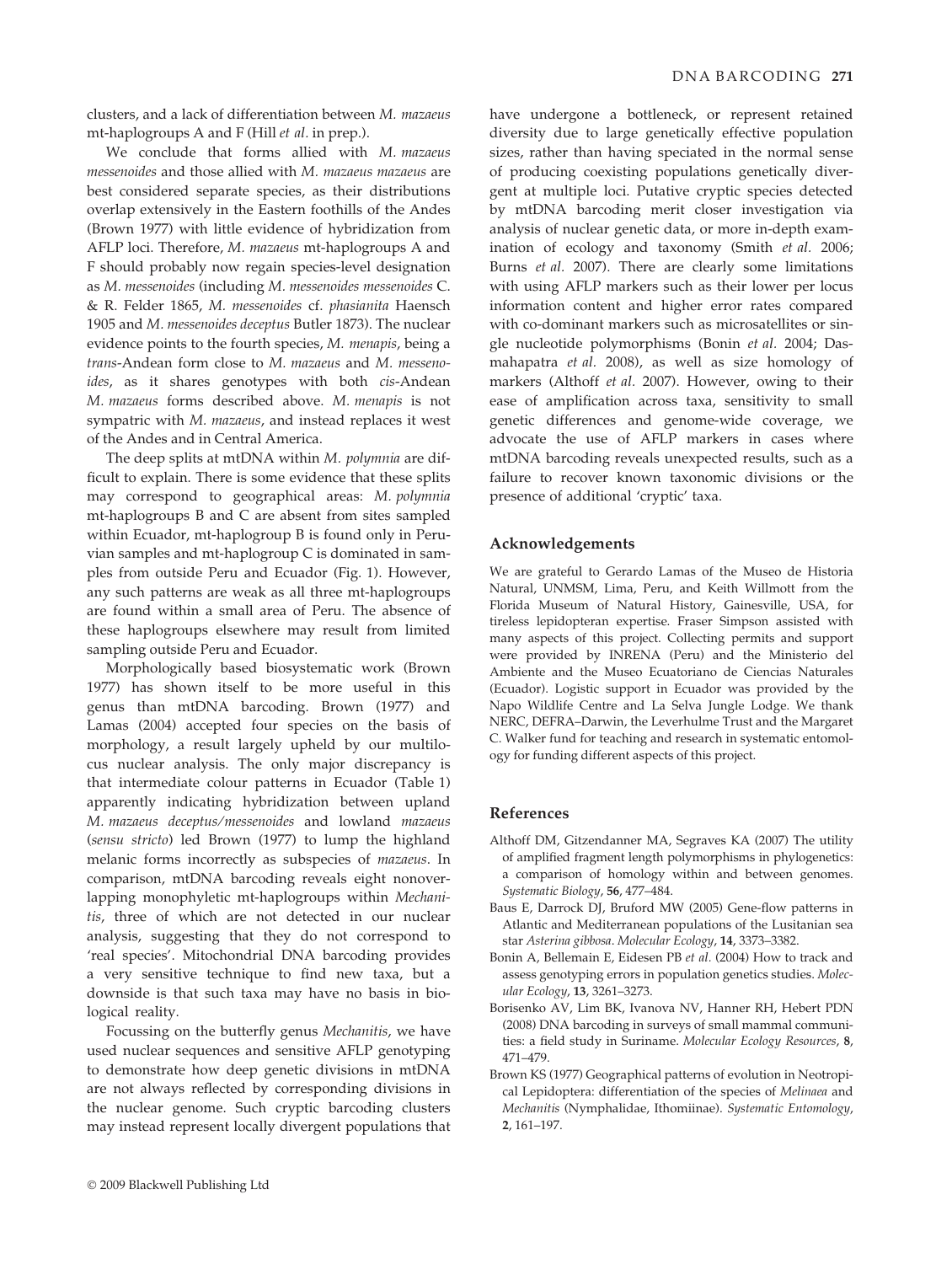#### 272 DNA BARCODING

- Brown KS (1979) Ecologia Geográfica e Evolução nas Florestas Neotropicais. Universidade Estadual de Campinas, Campinas, Brazil.
- Brown KS, von Schoultz B, Suomalainen E (2004) Chromosome evolution in neotropical Danainae and Ithomiinae (Lepidoptera). Hereditas, 141, 216–236.
- Burns JM, Janzen DH, Hajibabaei M, Hallwachs W, Hebert PDN (2007) DNA barcodes of closely related (but morphologically and ecologically distinct) species of skipper butterflies (Hesperiidae) can differ by only one to three nucleotides. Journal of the Lepidopterists' Society, 61, 138–153.
- Chaput-Bardy A, Lemaire C, Picard D, Secondi J (2008) In-stream and overland dispersal across a river network influences gene flow in a freshwater insect, Calopteryx splendens. Molecular Ecology, 17, 3496–3505.
- Dasmahapatra KK, Mallet J (2006) DNA barcodes: recent successes and future prospects. Heredity, 97, 254–255.
- Dasmahapatra KK, Silva A, Chung J-W, Mallet J (2007) Genetic analysis of a wild-caught hybrid between non-sister Heliconius butterfly species. Biology Letters, 3, 360–363.
- Dasmahapatra KK, Lacy RC, Amos W (2008) Estimating levels of inbreeding using AFLP markers. Heredity, 100, 286–295.
- Elias M, Hill RI, Willmott KR et al. (2007) Limited performance of DNA barcoding in a diverse community of tropical butterflies. Proceedings of the Royal Society of London, Series B: Biological Sciences, 274, 2881–2889.
- Elias-Gutierrez M, Jeronimo FM, Ivanova NV, Valdez-Moreno M, Hebert PDN (2008) DNA barcodes for Cladocera and Copepoda from Mexico and Guatemala, highlights and new discoveries. Zootaxa, 1839, 1–42.
- Evanno G, Regnaut S, Goudet J (2005) Detecting the number of clusters of individuals using the software STRUCTURE: a simulation study. Molecular Ecology, 14, 2611–2620.
- Flot J-F, Tillier A, Samadi S, Tillier S (2006) Phase determination from direct sequencing of length-variable DNA regions. Molecular Ecology Notes, 6, 627–630.
- Hajibabaei M, Janzen DH, Burns JM, Hallwachs W, Hebert PDN (2006) DNA barcodes distinguish species of tropical Lepidoptera. Proceedings of the National Academy of Sciences, USA, 103, 968–971.
- Hajibabaei M, Singer GAC, Hebert PDN, Hickey DA (2007) DNA barcoding: how it complements taxonomy, molecular phylogenetics and population genetics. Trends in Genetics, 23, 167–172.
- Hebert PDN, Cywinska A, Ball SL, deWaard JR (2003) Biological identifications through DNA barcodes. Proceedings of the Royal Society of London, Series B: Biological Sciences, 270, 313–321.
- Hebert PDN, Stoeckle MY, Zemlak TS, Francis CM (2004) Identification of birds through DNA barcodes. PLOS Biology, 2, 10.
- Hickerson M, Meyer CP, Moritz C (2006) DNA barcoding will often fail to discover new animal species over broad parameter space. Systematic Biology, 55, 729–739.
- Hurst GDD, Jiggins FM (2005) Problems with mitochondrial DNA as a marker in population, phylogeographic, and phylogenetic studies: the effects of inherited symbionts. Proceedings of the Royal Society of London, Series B: Biological Sciences, 272, 1525–1534.
- Lamas G, ed. (2004) Ithomiinae. In: Atlas of Neotropical Butterflies. Checklist: 4A. Hesperioidea–Papilionoidea, pp. 172–191. Scientific Publishers, Gainesville.
- Lynch M, Milligan BG (1994) Analysis of population genetic structure with RAPD markers. Molecular Ecology, 3, 91-99.
- Madden JR, Lowe TJ, Fuller HV et al. (2004) Neighbouring male spotted bowerbirds are not related, but do maraud each other. Animal Behaviour, 68, 751–758.
- Mallarino R, Bermingham E, Willmott KR, Whinnett A, Jiggins CD (2005) Molecular systematics of the butterfly genus Ithomia (Lepidoptera: Ithomiinae): a composite phylogenetic hypothesis based on seven genes. Molecular Phylogenetics and Evolution, 34, 625–644.
- Meyer CP, Paulay G (2005) DNA barcoding: error rates based on comprehensive sampling. PLOS Biology, 3, 2229–2238.
- Monaghan MT, Balke M, Ryan Gregory T, Vogler AP (2005) DNA-based species delineation in tropical beetles using mitochondrial and nuclear markers. Philosophical Transactions of the Royal Society of London, Series B: Biological Sciences, 360, 1925– 1933.
- Mueller UG, Wolfenbarger LL (1999) AFLP genotyping and fingerprinting. Trends in Ecology and Evolution, 14, 389–394.
- Pritchard JK, Stephens M, Donnelly P (2000) Inference of population structure using multilocus genotype data. Genetics, 155, 945–959.
- Rock J, Costa FO, Walker DD et al. (2008) DNA barcodes of fish of the Scotia Sea, Antarctica indicate priority groups for taxonomic and systematics focus. Antarctic Science, 20, 253–262.
- Smith MA, Woodley NE, Janzen DH, Hallwachs W, Hebert PDN (2006) DNA barcodes reveal cryptic host-specificity within the presumed polyphagous members of a genus of parasitoid flies (Diptera: Tachinidae). Proceedings of the National Academy of Sciences, USA, 103, 3657–3662.
- Stoeckle MY, Hebert PDN (2008) Bar code of life: DNA tags help classify life. Scientific American, 299, 82–88.
- Takami Y, Koshio C, Ishii M et al. (2004) Genetic diversity and structure of urban populations of Pieris butterflies assessed using amplified fragment length polymorphism. Molecular Ecology, 13, 245–258.
- Tamura K, Dudley J, Nei M, Kumar S (2007) MEGA4: molecular evolutionary genetics analysis (MEGA) software version 4.0. Molecular Biology and Evolution, 24, 1596–1599.
- Vekemans X (2002) AFLP-SURV version 1.0. 2002. Distributed by the author. Laboratoire de Génétique et Ecologie Végétale, Université Libre de Bruxelles, Belgium.
- Vos P, Hogers R, Bleeker M et al. (1995) AFLP: a new technique for DNA fingerprinting. Nucleic Acids Research, 23, 4407–4414.
- Weir BS, Cockerham CC (1984) Estimating F-statistics for the analysis of population structure. Evolution, 38, 1358–1370.
- Whinnett A, Brower AVZ, Lee MM, Willmott KR, Mallet J (2005a) Phylogenetic utility of Tektin, a novel region for inferring systematic relationships amongst Lepidoptera. Annals of the Entomological Society of America, 98, 873-886.
- Whinnett A, Zimmermann M, Willmott KR et al. (2005b) Strikingly variable divergence times inferred across an Amazonian butterfly 'suture zone'. Proceedings of the Royal Society of London, Series B: Biological Sciences, 272, 2525–2533.
- Wiemers M, Fiedler K (2007) Does the DNA barcoding gap exist? - a case study in blue butterflies (Lepidoptera: Lycaenidae). Frontiers in Zoology, 4, doi:10.1186/1742-9994-4-8.
- Will KW, Rubinoff D (2004) Myth of the molecule: DNA barcodes for species cannot replace morphology for identification and classification. Cladistics, 20, 47–55.